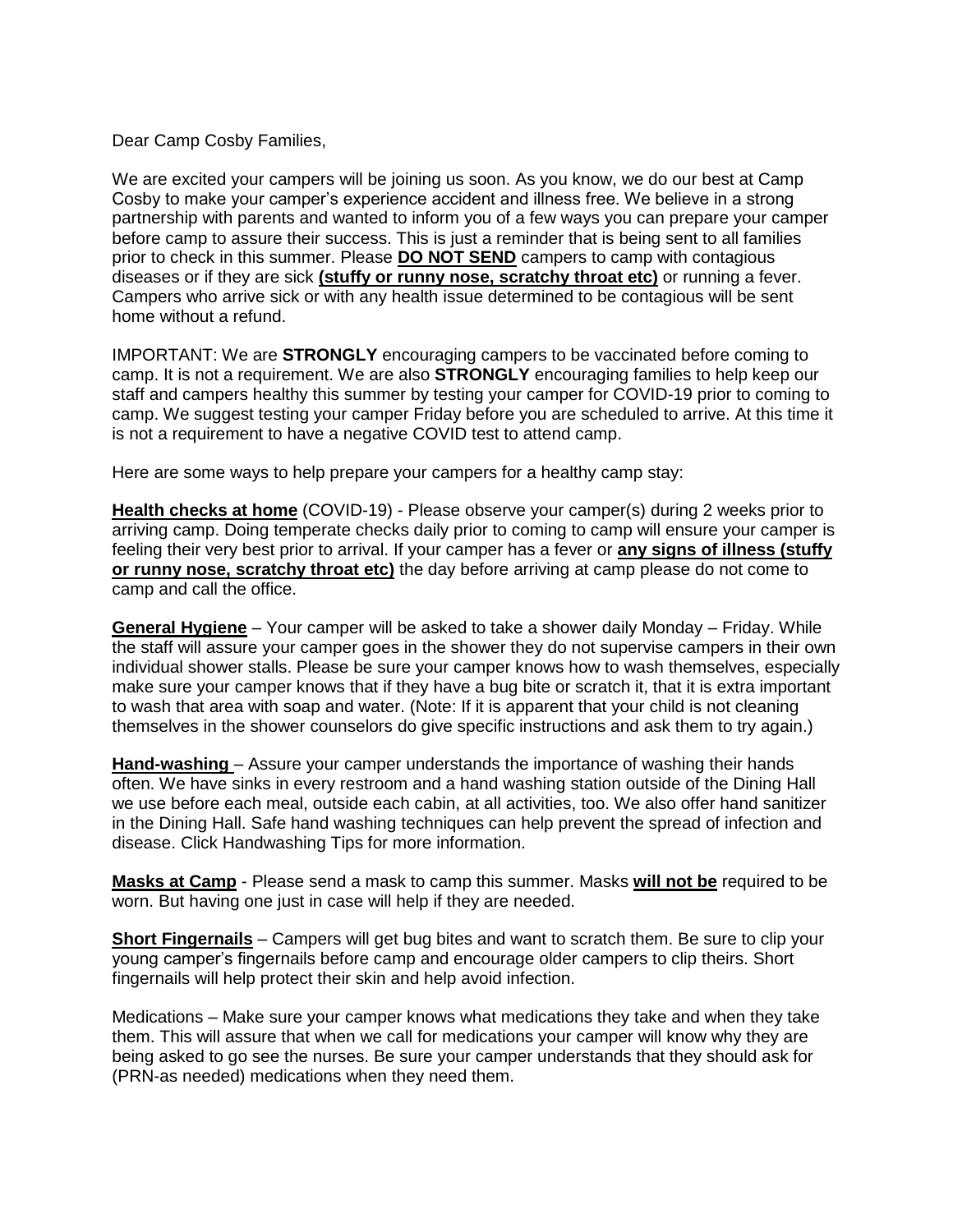**Bed Bug Prevention** – Please put your camper's bedding through the dryer on high for 30 minutes before packing it for camp. We strive to keep a safe bed bug fee environment and this will help in prevention. If you know your child has been exposed to bed bugs please treat all their belongings before sending them to camp.

**Tell the Nurses** – Remind your camper before they come to camp that the Camp Nurse is here to help. All concerns are important to our Health Center staff. Your input on the Health History form provides great information, but if your camper does not report a health issue during their stay (such as feeling bad, or a rash or wound covered by clothing) it will not be caught or treated. It is important for campers to report health concerns so that these can be addressed, treated and communicated for further treatment if necessary.

Lice Prevention – We check all campers on check in day. Any infected campers will not be allowed to stay, but may return once they are cleared. Lice, like many other common childhood pests, have an incubation period and may not be caught on check in day. Some families choose to send preventative shampoo and lice spray for their campers. If lice are found in your camper's cabin we will make every precaution to assure it is not sent home and you will be notified.

As a courtesy to all Cosby Families, Lice Clinics of Birmingham has offered to provide discounted screenings for Cosby campers. The cost is usually \$25, but if you mention Camp Cosby and your registered session you will receive a 10% discount. They also sell a preventative spray that can be purchased in their store. Phone: 205-783-LICE, Website: www.birminghamliceclinics.com

**Ticks** – The counselors will remind the campers to check for ticks daily. Teach your child how to check for ticks. The best way is a visual inspection and slowly move one's hand across their skin to feel for a bump. If your camper finds a tick, they should go to the Health Center and ask the nurse to remove it. They do not need to remove it themselves.

**Child Illness** - Camp Cosby will not be testing campers for potential COVID-19 disease. Parents will be contacted to check out their campers who have signs and symptoms of any contagious disease or if they are sick or running a fever. Proof of vaccination or negative COVID -19 test is not required to attend Camp Cosby at this time. We are also **STRONGLY** encouraging families to help keep our staff and campers healthy this summer by testing your camper for COVID-19 prior to coming to camp. We suggest testing your camper Friday before you are scheduled to arrive. At this time it is not a requirement to have a negative COVID test to attend camp.

**Common Medical Concerns** - Camp Cosby is a place where campers live, play and dine together in close quarters each session. This environment is much like any daycare, school, church, or any other place where contagious diseases can spread. So there are health risks associated with this environment - including head lice, strep, staph infections, and the common cold. There is an added risk for insect bites because of the amount of time campers spend outdoors, in the lake and walking to/from activities. Please review the list above to assure your camper comes home healthy.

## **\*We will Notify You:**